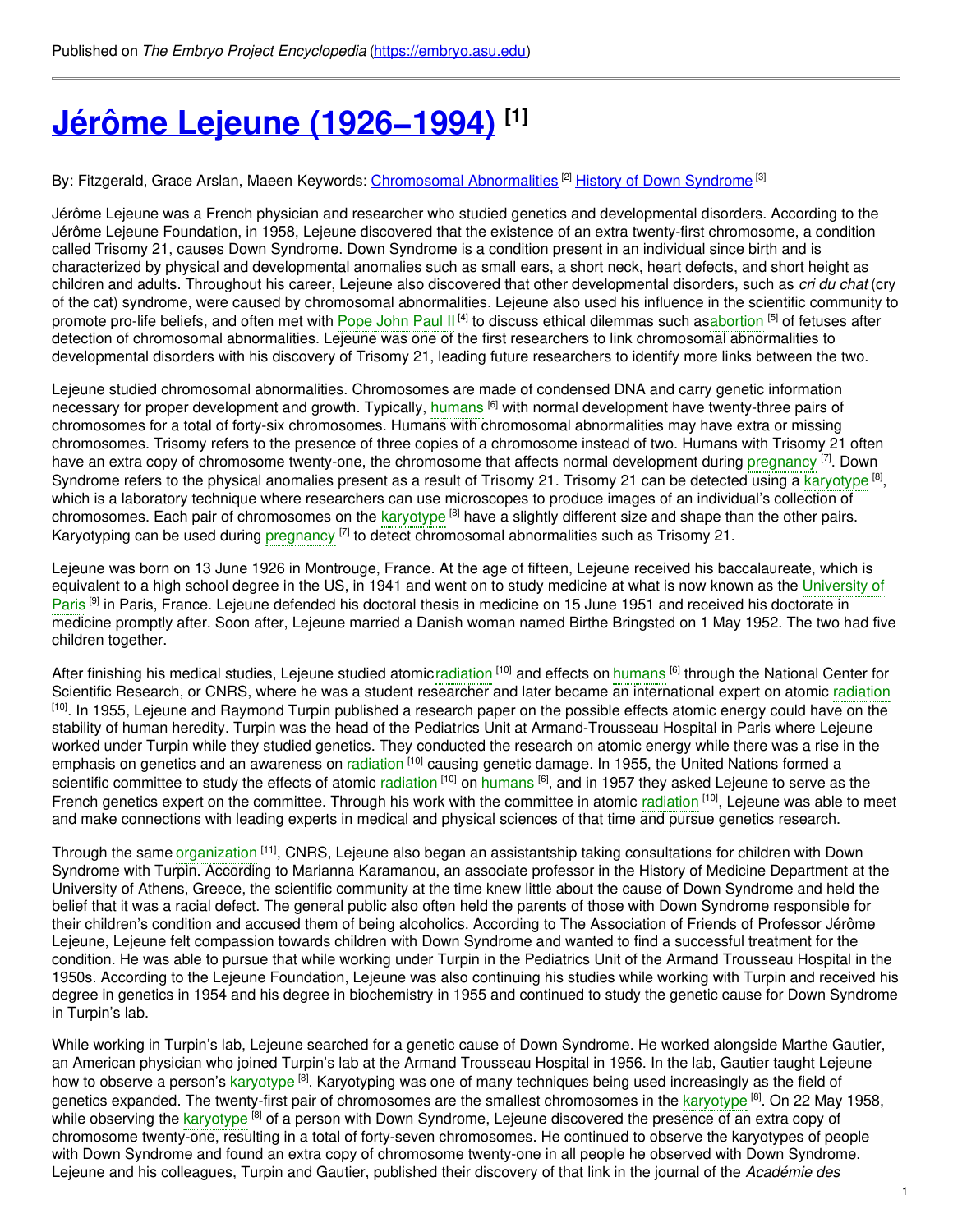Sciences (Academy of Sciences) on 26 January 1959. That[organization](https://embryo.asu.edu/search?text=organization) <sup>[11]</sup> is committed to the promotion of science. The published article, titled "Human Chromosomes in Tissue Culture," listed Lejeune as the first author, Gautier as the co-author and Turpin as the senior author. The article referred to that genetic find as Trisomy 21.

After the discovery of Trisomy 21, Lejeune discovered other chromosomal abnormalities linked to developmental disorders. In 1963 he discovered cri du chat (cry of the cat) syndrome, a condition that arises when chromosome five is missing a segment. People with *cri du chat* syndrome often have a high-pitched cry that researchers perceived similar to a cat alongside a small head size, wideset eyes, and other developmental anomalies. As of 2021, that abnormality is estimated to be present in one in 50,000 newborns worldwide. In 1966, Lejeune described 18q-Syndrome, which is the loss of a portion of chromosome eighteen and results in delayed development and seizure disorders. As of 2021, 18q-Syndrome is estimated to be present in one in 55,000 newborns worldwide.

In the 1960s, following his discoveries, Lejeune began holding higher level positions within scientific institutions in France. In 1964, Lejeune became the Professorial Chair of fundamental genetics at the Paris Faculty of Medicine in Paris and was the first person to hold this title. While holding this position, Lejeune continued his genetic research while speaking at conferences around the world about his discovery of Trisomy 21. In 1965, Lejeune became the head of the Cytogenetics Unit at the Necker Children's Hospital in Paris. Cytogenetics is the study of chromosomes, and during his time there, Lejeune and his coworkers investigated more than 30,000 cases of patients with chromosomal abnormalities and helped treat more than 9,000 people with mental disabilities.

Throughout his career, Lejeune was also an active Catholic, and he held membership within institutions at the intersection of religion and science. In 1974, Lejeune became a member of the Pontifical [Academy](https://embryo.asu.edu/search?text=Pontifical%20Academy%20of%20Sciences) of Sciences <sup>[12]</sup>, which is a science academy of the Vatican City and claims to promote the progress of math, physical science, and natural sciences. According to the Jerome Lejeune Foundation, Lejeune was a close friend of [Pope](https://embryo.asu.edu/search?text=Pope%20John%20Paul%20II) John Paul II<sup>[4]</sup> and met with him often to discuss moral issues such as the pro-life [movement](https://embryo.asu.edu/search?text=pro-life%20movement) <sup>[13]</sup>. According to the Lejeune Clinic, after the discovery of Trisomy 21, other researchers began using Lejeune's techniques to detect Trisomy 21 in fetuses during [pregnancy](https://embryo.asu.edu/search?text=pregnancy) <sup>[7]</sup>. However, many pregnant people would choose to abort their [fetus](https://embryo.asu.edu/search?text=fetus) <sup>[14]</sup> after their physician detected Trisomy 21, a choice that Lejeune advocated against. Lejeune spoke at multiple conferences about his belief that fetuses should not be terminated based on positive screening for Trisomy 21.

According to Karamanou, Lejeune's beliefs abou[tabortion](https://embryo.asu.edu/search?text=abortion) <sup>[5]</sup> did not align with the rest of the scientific community at the time. Lejeune held the traditional Catholic conviction that life begins at the moment of [conception](https://embryo.asu.edu/search?text=conception) <sup>[15]</sup> and partook in the pro-life movement [13], unlike most of the scientific community at the time, [Karamanou](https://embryo.asu.edu/search?text=pro-life%20movement) states. His strong pro-life convictions and commitment to [Pope](https://embryo.asu.edu/search?text=Pope%20John%20Paul%20II) John Paul II<sup>[4]</sup> led Lejeune to become the president of the Pontifical Academy for Life in 1981. According to Elizabeth Pain, an editor for American Association for the [Advancement](https://embryo.asu.edu/search?text=American%20Association%20for%20the%20Advancement%20of%20Science) of Science<sup>[16]</sup>, Lejeune's work in thepro-life [movement](https://embryo.asu.edu/search?text=pro-life%20movement) [13] was highly contested by scientists who were a part of the left wing. However, Karamanou claims that at least 20,000 supported his message that doctors should not perform abortions since the performing one would entail the doctor resolving the moral, economic, or social issues surrounding [abortion](https://embryo.asu.edu/search?text=abortion) [5].

In 2009, Lejeune was also involved in controversy over the discovery of Trisomy 21 many years later. Gautier, Lejeune's former co-author and fellow researcher in Turpin's lab, published a controversial account in the journal *Human Genetics* of the events that took place in the lab around the time of Lejeune's discovery. In that account, Gautier claims that she was the one who observed the [karyotype](https://embryo.asu.edu/search?text=karyotype) <sup>[8]</sup> and made the discovery of Trisomy 21, but Lejeune took pictures of the slides without her knowledge and used them to make it seem as though it was his discovery. In 1958, Lejeune spoke about the discovery at a seminar at McGill [University](https://embryo.asu.edu/search?text=McGill%20University) <sup>[17]</sup>, which is located in Montreal, Canada, without mentioning the talk to Turpin or Gautier ahead of time. She claims Lejeune presented the findings as his own. That account of events contradicts the accounts found in Lejeune's biography and the ones told by The Jerome Lejeune Foundation. As of 2021, Gautier and The Jerome Lejeune Foundation both maintain their position.

According to Karamanou, Lejeune's discoveries of chromosomal abnormalities laid foundations for medical genetics and opened questions regarding ethics surrounding science, specifically within the realm of [abortion](https://embryo.asu.edu/search?text=abortion) [5] and the pro-life [movement](https://embryo.asu.edu/search?text=pro-life%20movement) [13]. Lejeune helped discover the cause of various developmental abnormalities and introduced techniques to detect those abnormalities as early as in [pregnancy](https://embryo.asu.edu/search?text=pregnancy) <sup>[7]</sup>. Soon after the publication of the discovery of Trisomy 21, Lejeune received international recognition for his findings. In 1962, Lejeune received the Kennedy Prize from then US President John F. Kennedy for his work and discovery in the field of genetics. In 1969, Lejeune received the William Allen Memorial Award, which is an award to recognize scientific contributions in the field of genetics, San Francisco, California, for his work with chromosomal pathologies.

Lejeune died of lung cancer on 3 April 1994 in Paris.

## **Sources**

<sup>1.</sup> Boston Children's Hospital. "Down Syndrome | Diagnosis & Treatment" Boston Children's Hospital. <https://www.childrenshospital.org/conditions-and-treatments/conditions/d/down-syndrome/diagnosis-and-treatment> [18]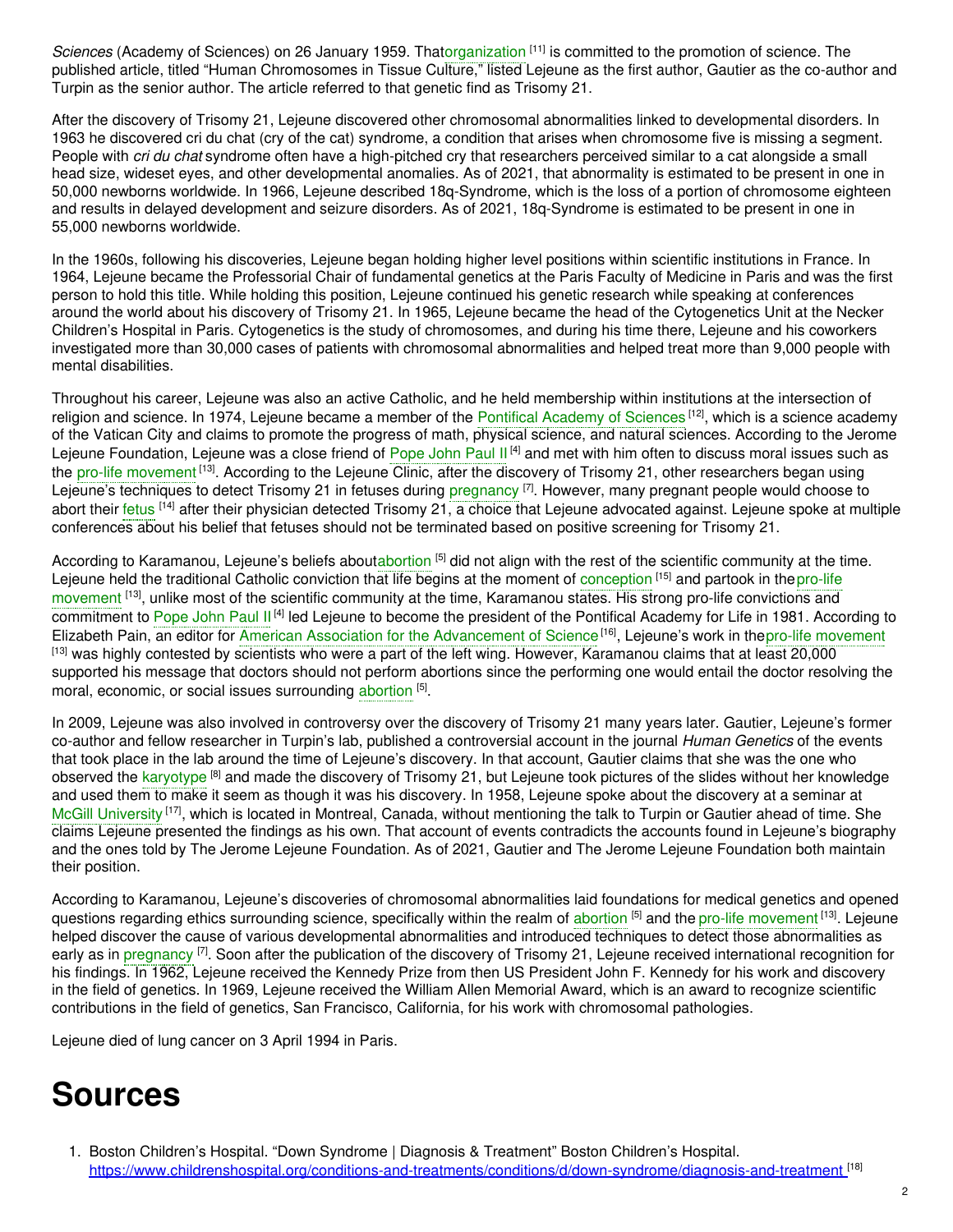(Accessed June 30, 2021).

- 2. Centers for Disease Control and Prevention. "Facts about Down Syndrome | CDC." Centers for Disease Control and Prevention, April 6, 2021. <https://www.cdc.gov/ncbddd/birthdefects/downsyndrome.html> <sup>[19]</sup> (Accessed June 30, 2021)
- 3. Creager, Angela. "Radiation, Cancer, and Mutation in the Atomic Age."*Historical Studies in the Natural Sciences*45 (2015): 14–48.
- 4. Disabled World. "Cri Du Chat Syndrome: Causes, Symptoms and Treatment." Disabled World.https://www.disabledworld.com/disability/types/cri-du-chat.php (Accessed June 30, 2021).
- 5. Engel, Randy. "Trisomy 21." People Concerned for the Unborn Child.<https://www.pcuc.org/trisomy-21/> [20] (Accessed June 30, 2021).
- 6. Gautier, Marthe, and Peter S. Harper. "Fiftieth Anniversary of Trisomy 21: Returning to a Discovery."*Human Genetics* 126 (2009): 317–24. [https://doi.org/10.1007/s00439-009-0690-1](https://doi.org/10.1007/s00439-009-0690-1%20).<sup>[21]</sup>(Accessed June 30, 2021).
- 7. Global Down Syndrome Foundation. "Down Syndrome Research and Medical Care Timeline." Global Down Syndrome Foundation. [https://www.globaldownsyndrome.org/about-down-syndrome/history-of-down-syndrome/research-and](https://www.globaldownsyndrome.org/about-down-syndrome/history-of-down-syndrome/research-and-medical-care-timeline/)medical-care-timeline/[22] Accessed June 30, 2021).
- 8. Institut de France Académie Des Sciences "Académie Des Sciences Home." Institut de France Académie Des Sciences. <https://www.academie-sciences.fr/en/> [<sup>23]</sup> (Accessed June 30, 2021).
- 9. Institut Lejeune. "Who Was Professor Jerôme Lejeune?" Institut [Lejeune.https://www.institutlejeune.org/en/who-are](https://www.institutlejeune.org/en/who-are-we/who-was-professor-jerome-lejeune.html)we/who-was-professor-jerome-lejeune.html <sup>[24]</sup> (Accessed June 30, 2021).
- 10. Karamanou, Marianna, Emmanouil Kanavakis, Ariadni Mavrou, Eleni Petridou, and George Androutsos. "Jérôme Lejeune (1926-1994): Father of Modern Genetics." *Acta Medico-Historica Adriatica: AMHA* 10 (2012): 311–6.
- 11. Kunze, J., E. Stephan, and M. Tolksdorf. "Ring-chromosom 18." *Humangenetik* 15 (1972): 289–318. <https://doi.org/10.1007/BF00281730><sup>[25]</sup> (Accessed June 30, 2021).
- 12. Medline Plus. "Distal 18q Deletion Syndrome: MedlinePlus Genetics." Medline Plus. <https://medlineplus.gov/genetics/condition/distal-18q-deletion-syndrome/> <sup>[26]</sup> (Accessed June 30, 2021).
- 13. Mégarbané, André, Aimé Ravel, Clotilde Mircher, Franck Sturtz, Yann Grattau, Marie-Odile Rethoré, Jean-Maurice Delabar, and William C. Mobley. "The 50th Anniversary of the Discovery of Trisomy 21: The Past, Present, and Future of Research and Treatment of Down Syndrome." *Genetics in Medicine* 11 (2009): 611–6. <https://doi.org/10.1097/GIM.0b013e3181b2e34c> [27] (Accessed June 30, 2021).
- 14. Migeon, Barbara Ruben. "Les Chromosomes Humains (Caryotype Normal et Variations Pathologiques) by Raymond Turpin and Jerome Lejeune. Paris: Gautier-Villars, 1965, 535 Pp. 100 Figures, 54 F." *Pediatrics* 36 (1965): 965–6. <https://pediatrics.aappublications.org/content/36/6/965.2><sup>[28]</sup> (Accessed June 30, 2021).
- 15. National Organization for Rare Disorders. "Cri Du Chat Syndrome." National Organization for Rare Disorders. <https://rarediseases.org/rare-diseases/cri-du-chat-syndrome/> <sup>[29]</sup> (Accessed June 30, 2021).
- 16. Pace, Eric. "Dr. Jerome Lejeune Dies at 67; Found Cause of Down Syndrome."*The New York Times*, April 12, 1994, sec. Obituaries. [https://www.nytimes.com/1994/04/12/obituaries/dr-jerome-lejeune-dies-at-67-found-cause-of-down](https://www.nytimes.com/1994/04/12/obituaries/dr-jerome-lejeune-dies-at-67-found-cause-of-down-syndrome.html)syndrome.html [30] (Accessed June 30, 2021).
- 17. Pain, Elisabeth. "After More Than 50 Years, a Dispute Over Down Syndrome Discovery." Science American Association for the Advancement of Science <sup>[16]</sup>, February 11, 2014. https://www.sciencemag.org/news/2014/02/after-more-50-yearsdispute-over-down-syndrome-discovery <sup>[31]</sup> (Accessed June 30, 2021).
- 18. Roizen, Nancy J., and David Patterson. "Down's Syndrome."*The Lancet* 361 (2003): 1281–89.
- 19. The Association of Friends of Professor Jérôme Lejeune. "HOME." The Association of Friends of Professor Jérôme Lejeune. <http://www.amislejeune.org/index.php/en/> <sup>[32]</sup> (Accessed June 30, 2021).
- 20. The Lejeune Clinic. "Jerome Lejeune." The Lejeune Clinic. <u><https://www.lejeuneclinic.com/about-us/jerome-lejeune> <sup>[33]</sup></u> (Accessed June 30, 2021).
- 21. The National Catholic Bioethics Center. "A Model of Catholic Bioethics: Venerable Jérôme Lejeune." The National Catholic Bioethics Center. <https://www.ncbcenter.org/messages-from-presidents/lejeune> <sup>[34]</sup> (Accessed June 30, 2021).

Jérôme Lejeune was a French physician and researcher who studied genetics and developmental disorders. According to the Jérôme Lejeune Foundation, in 1958, Lejeune discovered that the existence of an extra twenty-first chromosome, a condition called Trisomy 21, causes Down Syndrome. Down Syndrome is a condition present in an individual since birth and is characterized by physical and developmental anomalies such as small ears, a short neck, heart defects, and short height as children and adults. Throughout his career, Lejeune also discovered that other developmental disorders, such as cri du chat (cry of the cat) syndrome, were caused by chromosomal abnormalities. Lejeune also used his influence in the scientific community to promote pro-life beliefs, and often met with Pope John Paul II to discuss ethical dilemmas such as abortion of fetuses after detection of chromosomal abnormalities. Lejeune was one of the first researchers to link chromosomal abnormalities to developmental disorders with his discovery of Trisomy 21, leading future researchers to identify more links between the two.

## **Subject**

[Lejeune,](https://embryo.asu.edu/library-congress-subject-headings/lejeune-jerome-basse-de-viole) Jérôme, 1952- <sup>[35]</sup> Lejeune, Jérôme, basse de viole <sup>[36]</sup> 21 [trisomy](https://embryo.asu.edu/library-congress-subject-headings/21-trisomy) <sup>[37]</sup> Down's [syndrome](https://embryo.asu.edu/library-congress-subject-headings/downs-syndrome) <sup>[38]</sup> [Mongolism](https://embryo.asu.edu/library-congress-subject-headings/mongolism) <sup>[39]</sup> [Karyotype](https://embryo.asu.edu/medical-subject-headings/karyotype) <sup>[40]</sup> Mitotic [Nondisjunction](https://embryo.asu.edu/medical-subject-headings/mitotic-nondisjunction) <sup>[41]</sup> Down [Syndrome](https://embryo.asu.edu/medical-subject-headings/down-syndrome) <sup>[42]</sup> Genetic [Screening](https://embryo.asu.edu/medical-subject-headings/genetic-screening) <sup>[43]</sup> Genetic [Concepts](https://embryo.asu.edu/medical-subject-headings/genetic-concepts) <sup>[44]</sup> Down [Syndrome,](https://embryo.asu.edu/medical-subject-headings/down-syndrome-partial-trisomy-21) Partial Trisomy 21<sup>[45]</sup> [Cri-du-Chat](https://embryo.asu.edu/medical-subject-headings/cri-du-chat-syndrome) [Syndrome](https://embryo.asu.edu/medical-subject-headings/trisomy-18-syndrome) <sup>[46]</sup> Cat Cry Syndrome <sup>[47]</sup> [Trisomy](https://embryo.asu.edu/medical-subject-headings/trisomy) 18 Syndrome <sup>[48]</sup> Trisomy <sup>[49]</sup>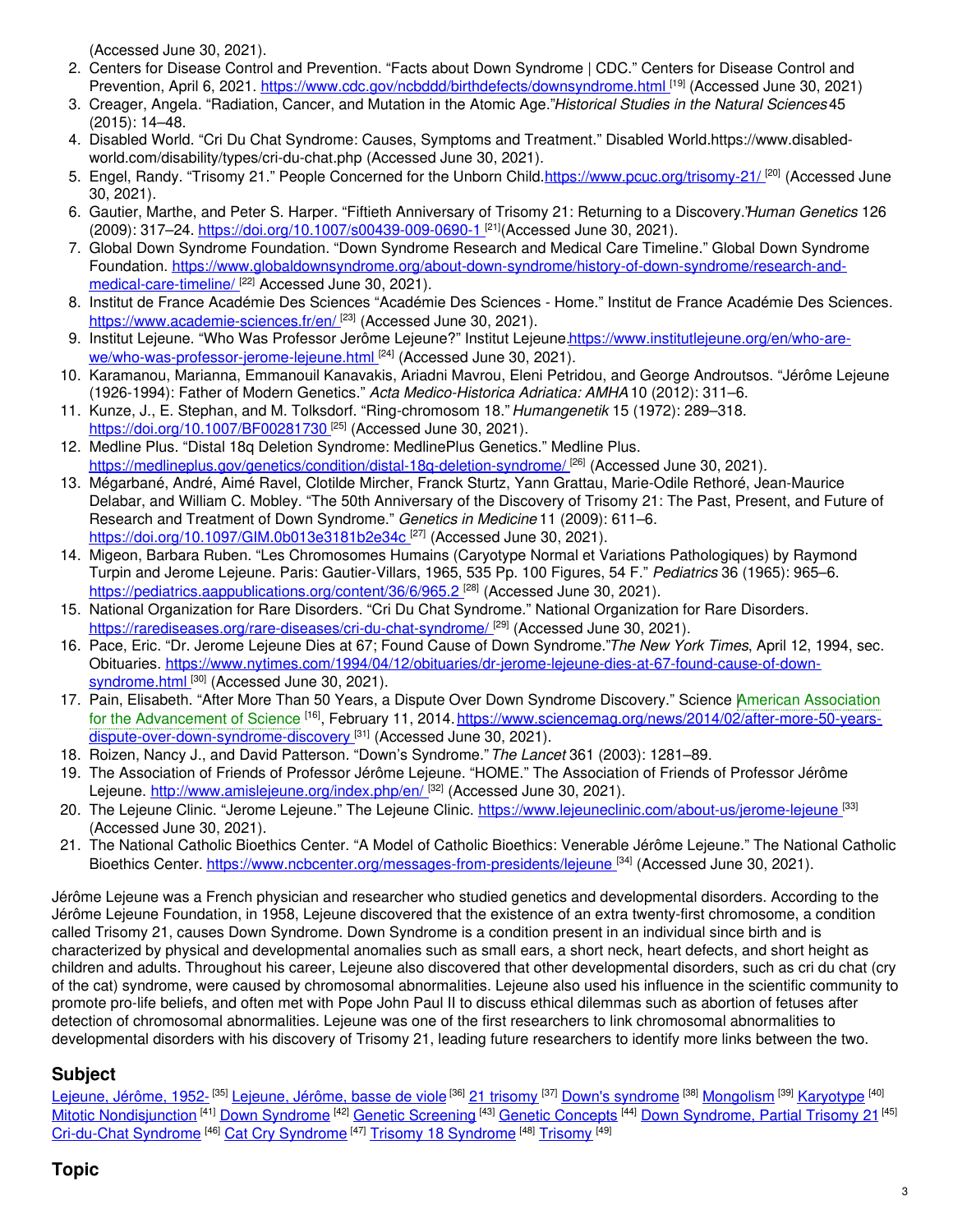#### <u>[People](https://embryo.asu.edu/topics/people)</u>  $^{[50]}$

#### **Publisher**

Arizona State University. School of Life Sciences. Center for Biology and Society. Embryo Project Encyclopedia.

### **Rights**

Copyright Arizona Board of Regents Licensed as Creative Commons Attribution-NonCommercial-Share Alike 3.0 Unported (CC BY-NC-SA 3.0) http://creativecommons.org/licenses/by-nc-sa/3.0/

### **Format**

<u>[Articles](https://embryo.asu.edu/formats/articles)</u> [51]

**Last Modified** Friday, August 20, 2021 - 01:42

### **DC Date Accessioned**

Friday, August 20, 2021 - 01:37

**DC Date Available**

Friday, August 20, 2021 - 01:37

## **DC Date Created**

2021-08-19

#### [Contact](https://embryo.asu.edu/contact) Us

#### © 2021 Arizona Board of Regents

The Embryo Project at Arizona State University, 1711 South Rural Road, Tempe Arizona 85287, United States

**Source URL:** https://embryo.asu.edu/pages/jerome-lejeune-19261994

#### **Links**

- [1] https://embryo.asu.edu/pages/jerome-lejeune-19261994
- [2] https://embryo.asu.edu/keywords/chromosomal-abnormalities
- [3] https://embryo.asu.edu/keywords/history-down-syndrome
- [4] https://embryo.asu.edu/search?text=Pope%20John%20Paul%20II
- [5] https://embryo.asu.edu/search?text=abortion
- [6] https://embryo.asu.edu/search?text=humans
- [7] https://embryo.asu.edu/search?text=pregnancy
- [8] https://embryo.asu.edu/search?text=karyotype
- [9] https://embryo.asu.edu/search?text=University%20of%20Paris
- [10] https://embryo.asu.edu/search?text=radiation
- [11] https://embryo.asu.edu/search?text=organization
- [12] https://embryo.asu.edu/search?text=Pontifical%20Academy%20of%20Sciences
- [13] https://embryo.asu.edu/search?text=pro-life%20movement
- [14] https://embryo.asu.edu/search?text=fetus
- [15] https://embryo.asu.edu/search?text=conception
- [16] https://embryo.asu.edu/search?text=American%20Association%20for%20the%20Advancement%20of%20Science
- [17] https://embryo.asu.edu/search?text=McGill%20University
- [18] https://www.childrenshospital.org/conditions-and-treatments/conditions/d/down-syndrome/diagnosis-and-treatment
- [19] https://www.cdc.gov/ncbddd/birthdefects/downsyndrome.html
- [20] https://www.pcuc.org/trisomy-21/
- [21] https://doi.org/10.1007/s00439-009-0690-1
- [22] https://www.globaldownsyndrome.org/about-down-syndrome/history-of-down-syndrome/research-and-medical-caretimeline/
- [23] https://www.academie-sciences.fr/en/
- [24] https://www.institutlejeune.org/en/who-are-we/who-was-professor-jerome-lejeune.html
- [25] https://doi.org/10.1007/BF00281730
- [26] https://medlineplus.gov/genetics/condition/distal-18q-deletion-syndrome/
- [27] https://doi.org/10.1097/GIM.0b013e3181b2e34c
- [28] https://pediatrics.aappublications.org/content/36/6/965.2
- [29] https://rarediseases.org/rare-diseases/cri-du-chat-syndrome/